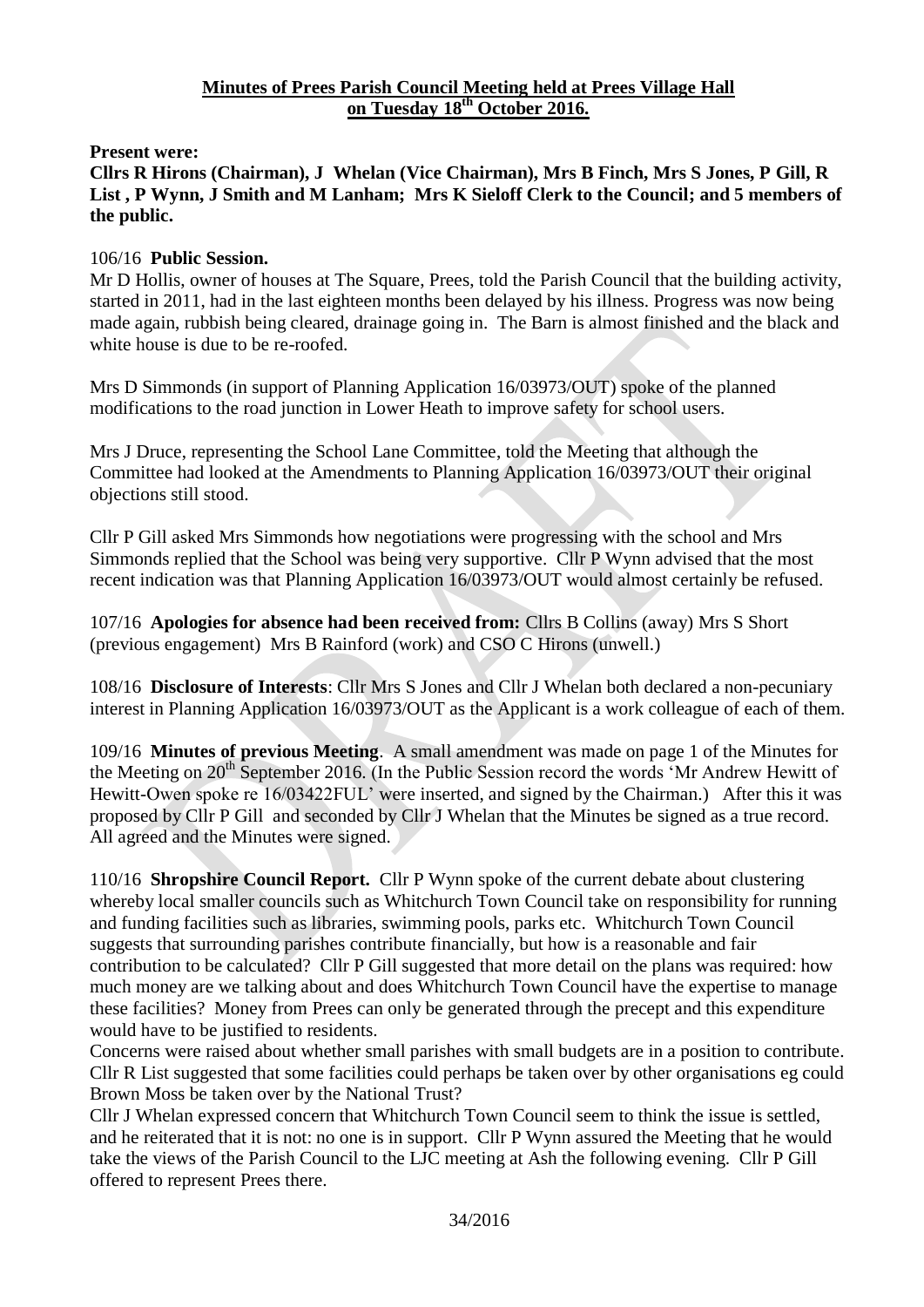# 111/16 **Planning**

**16/04040/REM –** Land to North of Station Rd Prees – proposal Reserved Matters (Appearance, Landscaping, Layout and Scale) pursuant to Outline Planning Permission 14/0187/OUT for erection of thirteen dwellings and formation of estate roads.

The Parish Council noted that three years has passed since the original application was approved and that was when SAMDEV was not in place, and at the time the Parish Council was reluctant to approve, but was constrained by the then current legal framework. All of the original concerns voiced by the Parish Council still stand: location, drainage, road and pedestrian safety. Even the Planning Officer identified it as a "sub-optimal site". There has been no building progress. Councillors expressed concern that this Application might reset the clock for another three years. Cllr P Gill proposed and Cllr M Lanham seconded that the Parish Council register its objection and in addition that Shropshire Council should be asked to insist on adherence to the original time scale. All were in favour.

**16/03973/OUT** – Amended Outline Application for the erection of a detached eco-dwelling with double garage. Land North of B5065, Lower Heath.

Cllr R Hirons reminded the Meeting that we currently have an objection on file and he asked if anyone wanted to change that. Cllr P Gill voiced the assurance that the Parish Council does want to keep local people in the parish, and is obviously concerned for child safety, but there is an overriding requirement for consistency in its planning recommendations, and development of that site would open the Parish Council to criticism. It was proposed by Cllr P Gill and seconded by Cllr Mrs B Finch that the Council's opposition to the revised plans be registered. All were in favour.

**16/03940/FUL** – Erection of industrial unit to be used as teaching/training centre. New industrial building, Sandford Industrial Estate, Sandford.

Cllr J Whelan commented that with continued development this industrial estate is the focus of lots of traffic now and there are concerns for road safety. Cllr P Gill remarked that these concerns have to be balanced with the desire to support local business. Cllr Whelan proposed and Cllr M Lanham seconded that the Parish Council's support should be registered, but with the proviso that the speed limit on the A41 should be revised. All were in favour.

**16/04124/VAR –** Variation of condition 2 (Approved Plans) attached to NS/05/00664/DET dated 19.6.02 for the erection of dwelling and formation of access. Land adjacent to The Dell, Shrewsbury St, Prees.

Cllr J Whelan voiced concerns that while a single-storey dwelling would sit in the landscape of the Dell, a two-storey one would not, but would be out of character in the context. It was proposed by Cllr P Gill and seconded by Cllr R Hirons that an objection be registered. All were in favour.

**16/04609/FUL** – Erection of rear conservatory. Whitehaven, Heathwood Rd, Higher Heath. It was proposed by Cllr R Hirons and seconded by Cllr J Whelan that the Parish Council's support should be registered. All were in favour.

**16/04446/FUL –** Erection of two-storey side extension (amended scheme). 2 Oak Cottages, Whitchurch Rd, Prees.

The Councillors approved the new design, noting that the reduced proportions of the proposed extension were now much more in keeping, remaining subservient to the main house. It was proposed by Cllr P Gill and seconded by Cllr J Smith that the Parish Council's support be registered. All were in favour.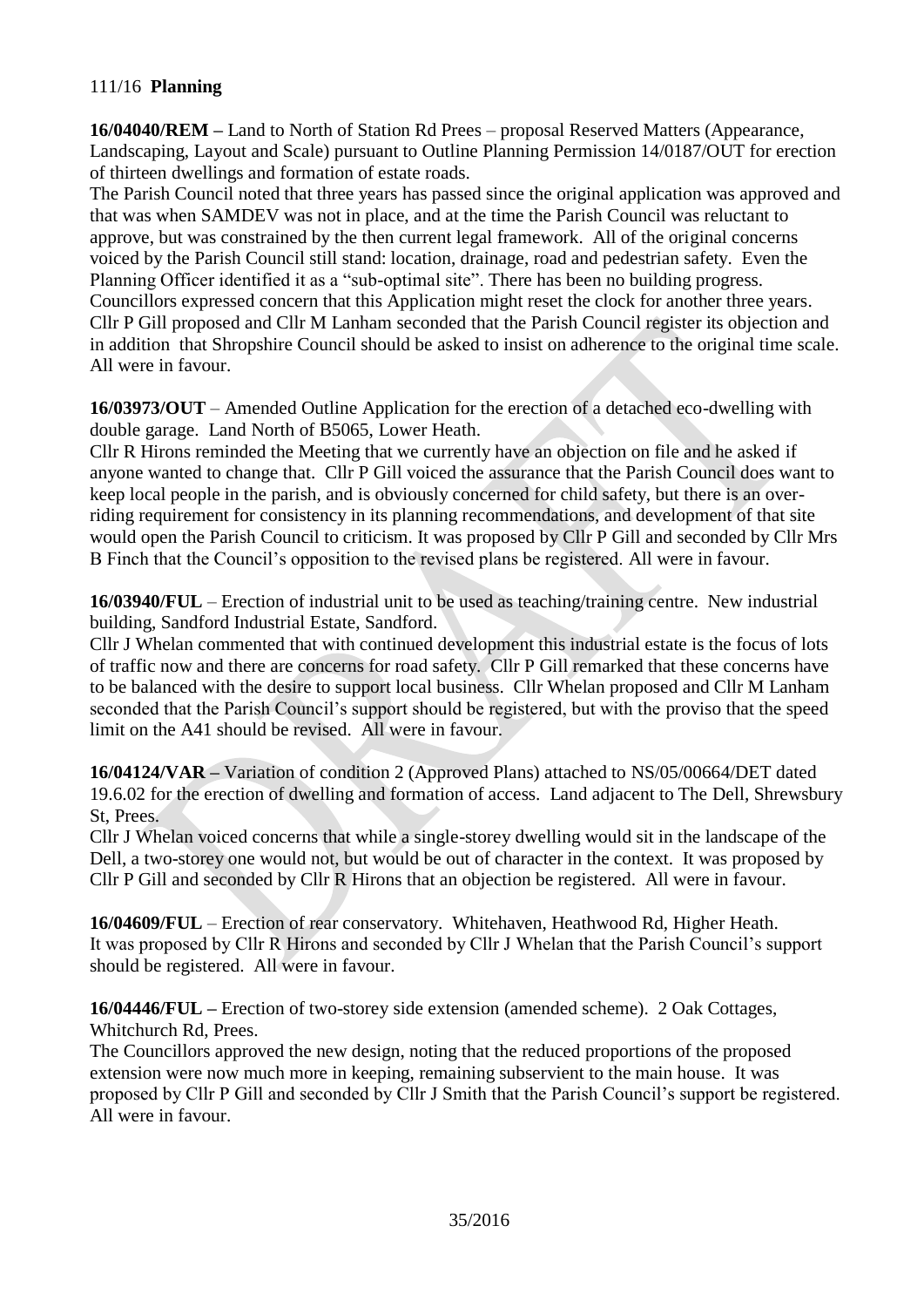# **Planning decisions**

The Council noted the following Planning Decisions.

**16/03396/VAR** – Lower Heath CE School, Lower Heath, Prees. Variation of condition No 1 attached to planning permission CC2006/0019 dated 11.7.06 to allow for the retention of a demountable accommodation for a further temporary period of ten years. **Permission granted**. **16/03452/FUL** – The Tumps, Lower Heath, Prees. Retrospective application for installation of three grain silos for pheasant feed. **Permission granted**.

**16/02933/FUL** – Proposed dwelling west of The Spinney, Heathwood Road, Higher Heath. Erection of detached house with integral garage and associated drainage. **Permission granted**.

## 112/16 **Parish Matters**

- Site meeting with David Gradwell at Heathfields Crossroads: Cllr R Hirons reported that Shroshire Council's view is that the junction is 'safe' in that there has been no fatality and few reports of incidents there. Any modification would be expensive, and Shropshire Council has limited funds and this junction is not high priority. Mr Gradwell said he would look at new signage for the junction and recently huge bright STOP signs have been installed. Mr Gradwell also said he would ask for heavily-emphasized white lines. SC has done what it can, within the financial constraints.
- Lime trees. Tree surgeon Nathan Roberts, consulted by clerk, says trees would be best pruned when bare of leaf. Carry matter forward to November agenda.
- The Square, Prees. See earlier report.
- Manor House Lane public footpath. Cllr S Jones reported that a stile has been erected at the bottom of Highbury Poultry Farm. There has never been a stile there before, and there is barbed wire and no space for dogs to get through. Residents would prefer it removed. Clerk to investigate.
- Manor House Lane: possible imposition of weight restriction to stop heavy lorries cutting through from A49-A41. What happened to this proposal? Clerk to investigate.
- Manor Place streetlights. Currently turn off at midnight. Clerk to ask Shropshire Council if they can be alight all through the night.
- Moreton Street propensity to flood. Council's understanding was that Severn Trent had works planned here, and Shropshire Council were delaying resurfacing works because of this. Last update was that Severn Trent had postponed. Clerk to ascertain current situation.
- Broken bus shelter glass needs replacing: clerk to ask John Walker to address.

# 113/16 **Parish Council Matters**

- Chairmanship board now updated and invoice received.
- Severn Trent strategic plan not forthcoming. Clerk to reapply: we need evidence of a joined-up plan to ensure developers 'add-ons' can be coped with!
- Continuing mentoring of new clerk, at current agreed rate, by Mrs Lesley Rumney: proposed by Cllr J Whelan and seconded by Cllr R List. All agreed.
- Logo to accompany new 50mph speed limit along the A49 from Prees to Prees Heath. After lively discussion it was agreed that the sign as you travel South from Whitchurch should say 'Welcome to Prees Parish. Please drive carefully' and the one at the Southern end as you enter the speed restriction should say 'Prees Parish. Please drive carefully.' The clerk was asked to relay this information and also to request an additional sign bearing the words 'Welcome to Prees Parish. Please drive carefully.'

## 114/16 **Accounts**

- Quarterly bank reconciliation: Cllr J Smith agreed to peruse Bank Statements and Accounts book.
- Accounts for payment: proposed by Cllr M Lanham and seconded by Cllr Mrs S Jones that the following accounts should be paid.